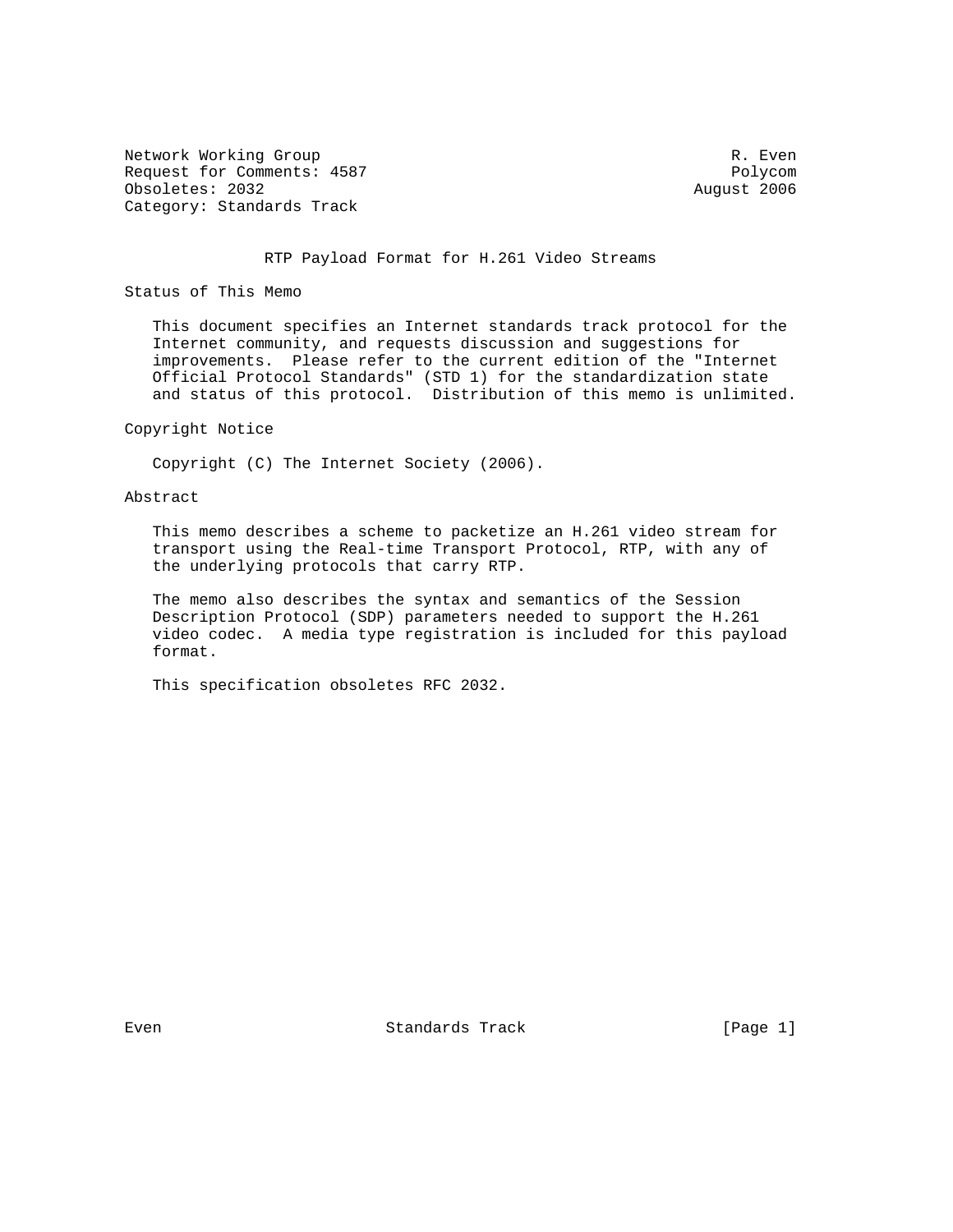# Table of Contents

|    | 3.2. Considerations for Packetization 4                    |
|----|------------------------------------------------------------|
|    | 4. Specification of the Packetization Scheme 5             |
|    |                                                            |
|    | 4.2. Recommendations for Operation with Hardware Codecs  8 |
|    |                                                            |
| რ. |                                                            |
|    |                                                            |
|    | 6.1.1. Registration of MIME Media Type video/H261 10       |
|    |                                                            |
|    | 6.2.1. Usage with the SDP Offer Answer Model 12            |
|    |                                                            |
|    | 7.1. Optional H.261-Specific Control Packets 13            |
|    | 7.2. New SDP Optional Parameters 13                        |
|    |                                                            |
| 9. |                                                            |
|    |                                                            |
|    |                                                            |
|    |                                                            |
|    |                                                            |

Even **Example 2** Standards Track **Example 2** [Page 2]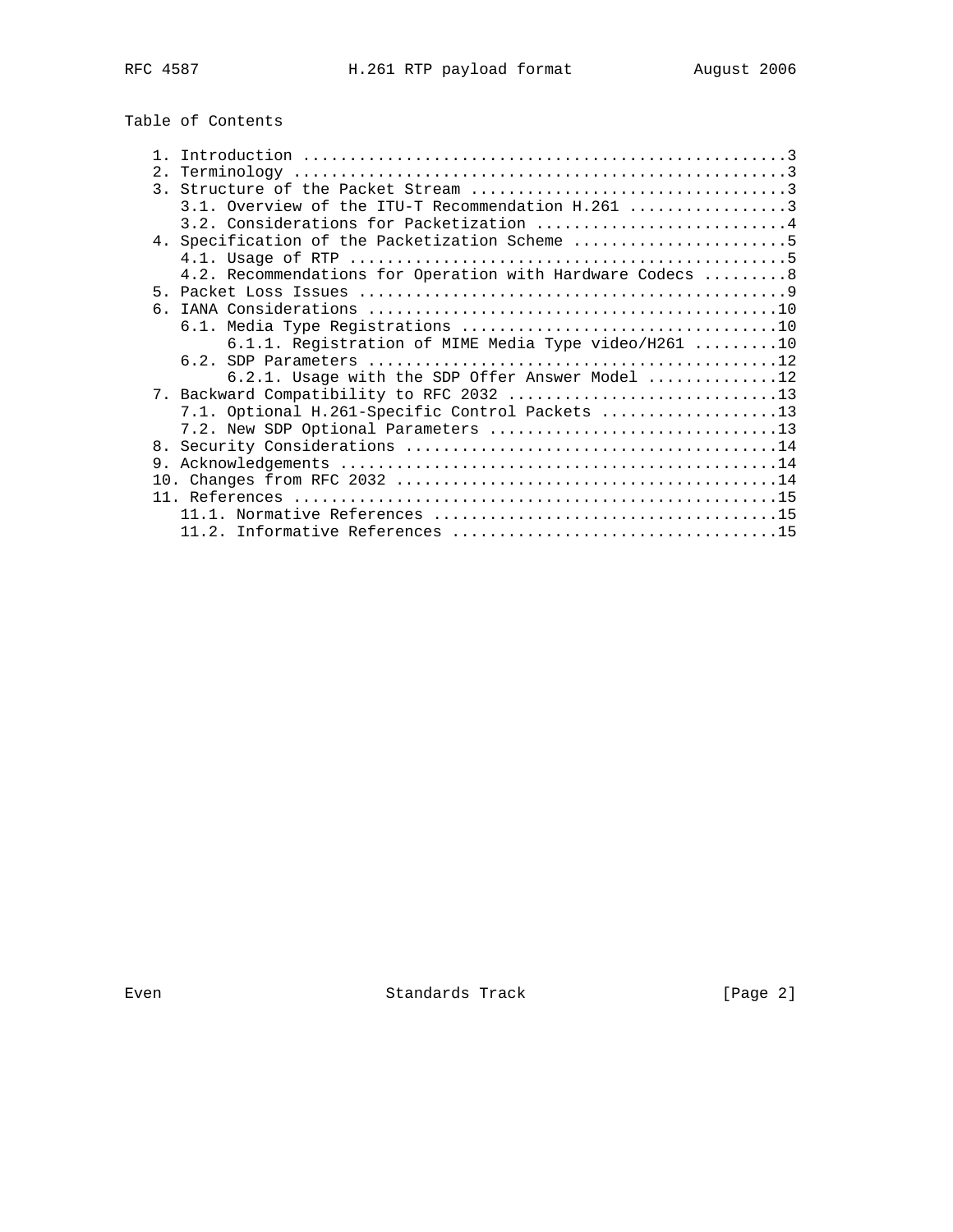# 1. Introduction

 ITU-T Recommendation H.261 [H261] specifies the encoding used by ITU-T-compliant video-conference codecs. Although this encoding was originally specified for fixed-data rate Integrated Services Digital Network (ISDN) circuits, experiments [INRIA], [MICE] have shown that they can also be used over packet-switched networks, such as the Internet.

 The purpose of this memo is to specify the RTP payload format for encapsulating H.261 video streams in RTP [RFC3550].

 This document obsoletes RFC 2032 and updates the "video/h261" media type that was registered in RFC 3555.

2. Terminology

 The key words "MUST", "MUST NOT", "REQUIRED", "SHALL", "SHALL NOT", "SHOULD", "SHOULD NOT", "RECOMMENDED", "MAY", and "OPTIONAL" in this document are to be interpreted as described in RFC 2119 [RFC2119] and indicate requirement levels for compliant RTP implementations.

- 3. Structure of the Packet Stream
- 3.1. Overview of the ITU-T Recommendation H.261

 The H.261 coding is organized as a hierarchy of groupings. The video stream is composed of a sequence of images, or frames, which are themselves organized as a set of Groups of Blocks (GOB). Note that H.261 "pictures" are referred to as "frames" in this document. Each GOB holds a set of 3 lines of 11 macro blocks (MB). Each MB carries information on a group of 16x16 pixels: luminance information is specified for 4 blocks of 8x8 pixels, whereas chrominance information is given by two "red" and "blue" color difference components at a resolution of only 8x8 pixels. These components and the codes representing their sampled values are as defined in ITU-R Recommendation 601 [BT601].

 This grouping is used to specify information at each level of the hierarchy:

- At the frame level, one specifies information such as the delay from the previous frame, the image format, and various indicators.
- At the GOB level, one specifies the GOB number and the default quantifier that will be used for the MBs.

Even Standards Track [Page 3]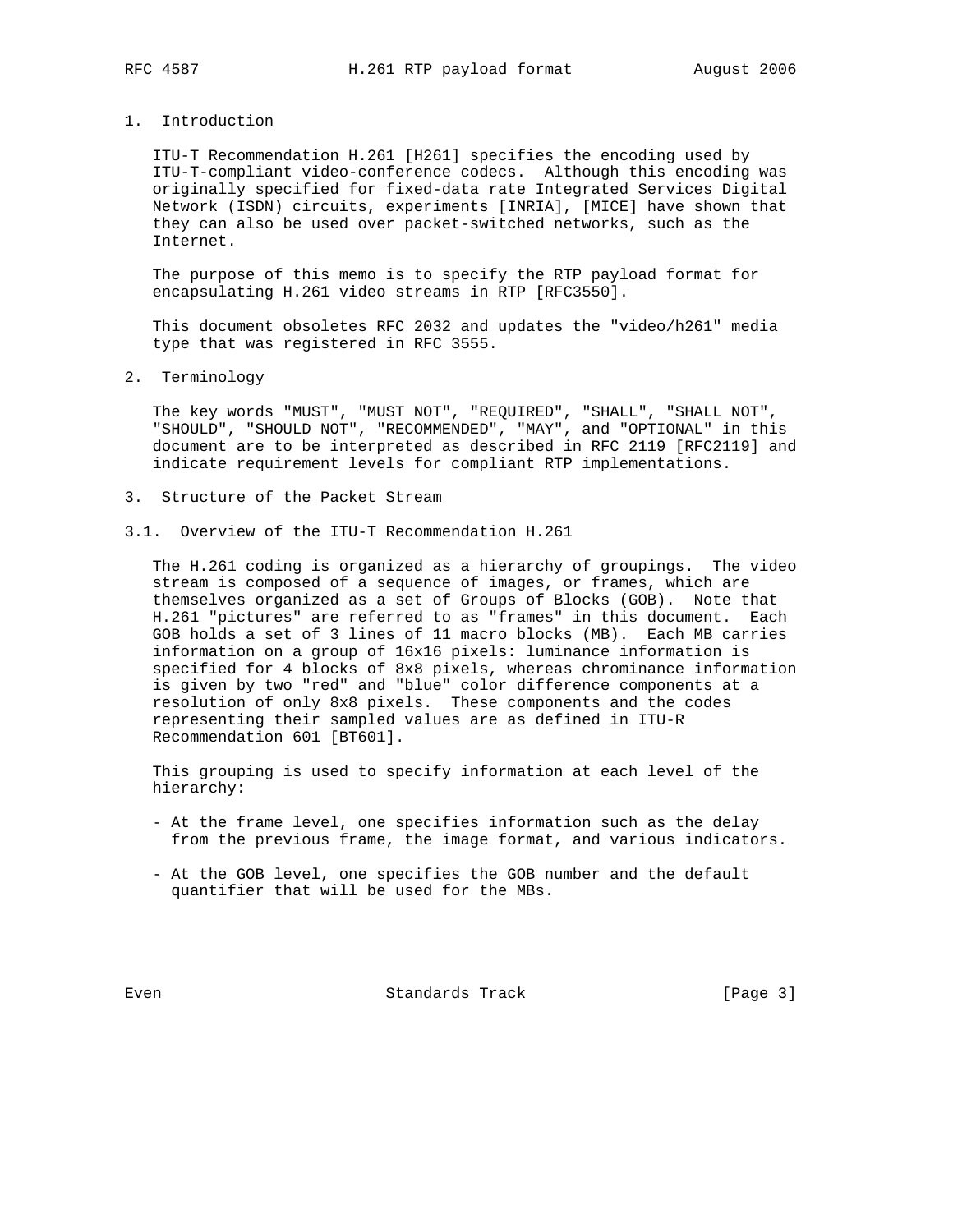- At the MB level, one specifies which blocks are present and which did not change, and, optionally, a quantifier and motion vectors.

 Blocks that have changed are encoded by computing the discrete cosine transform (DCT) of their coefficients, which are then quantized and Huffman encoded (Variable Length Codes).

 The H.261 Huffman encoding includes a special "GOB start" pattern, which is a word of 16 bits, 0000 0000 0000 0001. This pattern is included at the beginning of each GOB header (and also at the beginning of each frame header) to mark the separation between two GOBs and is in fact used as an indicator that the current GOB is terminated. The encoding also includes a stuffing pattern, composed of seven zero bits followed by four bits with a value of one; that stuffing pattern can only be entered between the encoding of MBs, or just before the GOB separator.

3.2. Considerations for Packetization

 H.261 codecs designed for operation over ISDN circuits produce a bit stream composed of several levels of encoding specified by H.261 and companion recommendations. The bits resulting from the Huffman encoding are arranged in 512-bit frames, containing 2 bits of synchronization, 492 bits of data and 18 bits of error correcting code. The 512-bit frames are then interlaced with an audio stream and transmitted over px 64 kbps circuits according to specification H.221 [H221].

 For transmitting over the Internet, we will directly consider the output of the Huffman encoding. All the bits produced by the Huffman encoding stage will be included in the packet. We will not carry the 512-bit frames, as protection against bit errors can be obtained by other means. Similarly, we will not attempt to multiplex audio and video signals in the same packets, as UDP and RTP provide a much more suitable way to achieve multiplexing.

 Directly transmitting the result of the Huffman encoding over an unreliable stream of UDP datagrams would, however, have poor error resistance characteristics. The result of the hierarchical structure of the H.261 bit stream is that one needs to receive the information present in the frame header to decode the GOBs, as well as the information present in the GOB header to decode the MBs. Without precautions, this would mean that one has to receive all the packets that carry an image in order to decode its components properly.

 If each image could be carried in a single packet, this requirement would not create a problem. However, a video image or even one GOB by itself can sometimes be too large to fit in a single packet.

Even Standards Track [Page 4]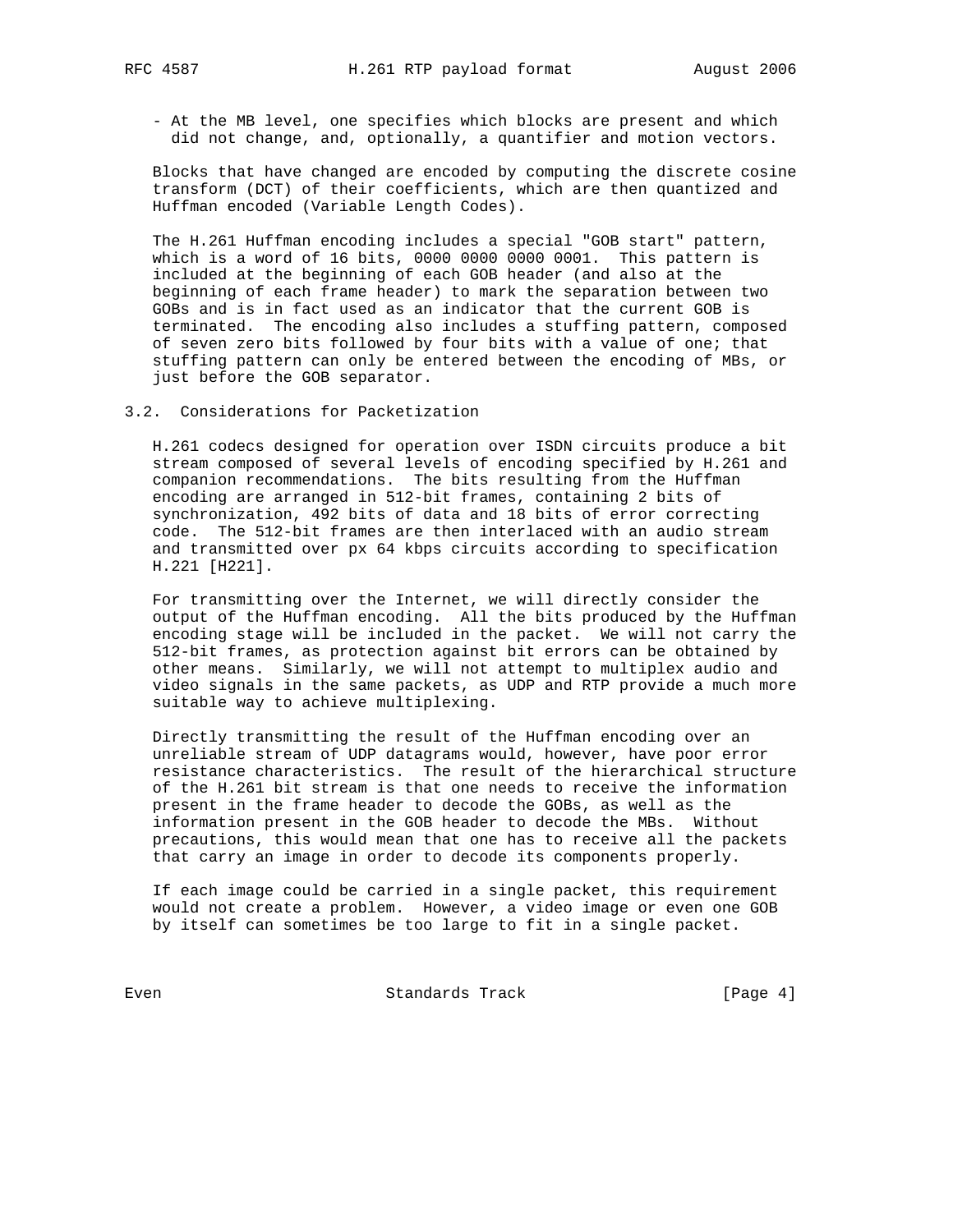Therefore, the MB is taken as the unit of fragmentation. Packets must start and end on an MB boundary; that is, an MB cannot be split across multiple packets. Multiple MBs may be carried in a single packet when they will fit within the maximal packet size allowed. This practice is recommended to reduce the packet send rate and packet overhead.

 To allow each packet to be processed independently for efficient resynchronization in the presence of packet losses, some state information from the frame header and GOB header is carried with each packet to allow the MBs in that packet to be decoded. This state information includes the GOB number in effect at the start of the packet, the macroblock address predictor (i.e., the last macroblock address (MBA) encoded in the previous packet), the quantizer value in effect prior to the start of this packet (GQUANT, MQUANT, or zero in the case of a beginning of GOB) and the reference motion vector data (MVD) for computing the true MVDs contained within this packet. The bit stream cannot be fragmented between a GOB header and MB 1 of that GOB.

 Moreover, since the compressed MB may not fill an integer number of octets, the data header contains two 3-bit integers, SBIT and EBIT, to indicate the number of unused bits in the first and last octets of the H.261 data, respectively.

- 4. Specification of the Packetization Scheme
- 4.1. Usage of RTP

 Each RTP packet starts with a fixed RTP header, as explained in RFC 3550 [RFC3550]. The following fields of the RTP fixed header used for H.261 video streams are further emphasized here:

- Payload type. The assignment of an RTP payload type for this packet format is outside the scope of this document and will not be specified here. It is expected that the RTP profile for a particular class of applications will assign a payload type for this encoding, or, if that is not done, then a payload type in the dynamic range shall be chosen.
- The RTP timestamp encodes the sampling instant of the first video image contained in the RTP data packet. If a video image occupies more than one packet, the timestamp SHALL be the same on all of those packets. Packets from different video images MUST have a different timestamp so that frames may be distinguished by the timestamp. For H.261 video streams, the RTP timestamp is based on a 90-kHz clock. This clock rate is a multiple of the natural H.261 frame rate (i.e., 30000/1001 or approximately 29.97 Hz). That way,

Even **Example 2018** Standards Track **Example 2018** [Page 5]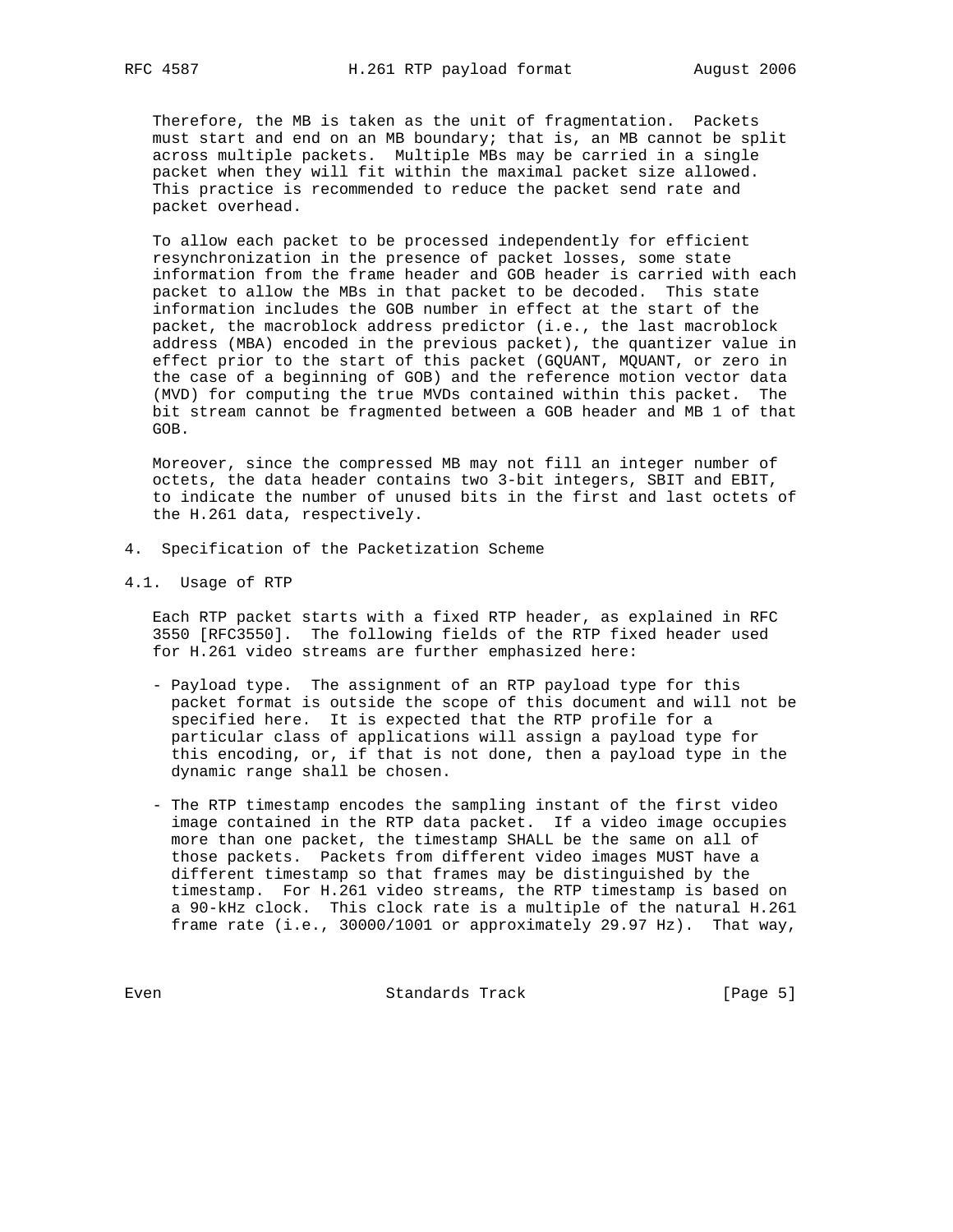for each frame time, the clock is just incremented by the multiple, and this removes inaccuracy in calculating the timestamp. Furthermore, the initial value of the timestamp MUST be random (unpredictable) to make known-plaintext attacks on encryption more difficult; see RTP [RFC3550]. Note that if multiple frames are encoded in a packet (e.g., when there are very few changes between two images), it is necessary to calculate display times for the frames after the first, using the timing information in the H.261 frame header. This is required because the RTP timestamp only gives the display time of the first frame in the packet.

 - The marker bit of the RTP header MUST be set to one in the last packet of a video frame; otherwise, it MUST be zero. Thus, it is not necessary to wait for a following packet (which contains the start code that terminates the current frame) to detect that a new frame should be displayed.

The H.261 data SHALL follow the RTP header, as in the following:

 $0$  1 2 3 0 1 2 3 4 5 6 7 8 9 0 1 2 3 4 5 6 7 8 9 0 1 2 3 4 5 6 7 8 9 0 1 +-+-+-+-+-+-+-+-+-+-+-+-+-+-+-+-+-+-+-+-+-+-+-+-+-+-+-+-+-+-+-+-+ . . . RTP header . . . +-+-+-+-+-+-+-+-+-+-+-+-+-+-+-+-+-+-+-+-+-+-+-+-+-+-+-+-+-+-+-+-+ H.261 header +-+-+-+-+-+-+-+-+-+-+-+-+-+-+-+-+-+-+-+-+-+-+-+-+-+-+-+-+-+-+-+-+ H.261 stream ... +-+-+-+-+-+-+-+-+-+-+-+-+-+-+-+-+-+-+-+-+-+-+-+-+-+-+-+-+-+-+-+-+

The H.261 header is defined as follows:

 $0$  1 2 3 0 1 2 3 4 5 6 7 8 9 0 1 2 3 4 5 6 7 8 9 0 1 2 3 4 5 6 7 8 9 0 1 +-+-+-+-+-+-+-+-+-+-+-+-+-+-+-+-+-+-+-+-+-+-+-+-+-+-+-+-+-+-+-+-+ |SBIT |EBIT |I|V| GOBN | MBAP | QUANT | HMVD | VMVD | +-+-+-+-+-+-+-+-+-+-+-+-+-+-+-+-+-+-+-+-+-+-+-+-+-+-+-+-+-+-+-+-+

The fields in the H.261 header have the following meanings:

Start bit position (SBIT): 3 bits

 Number of most significant bits that should be ignored in the first data octet.

Even Standards Track [Page 6]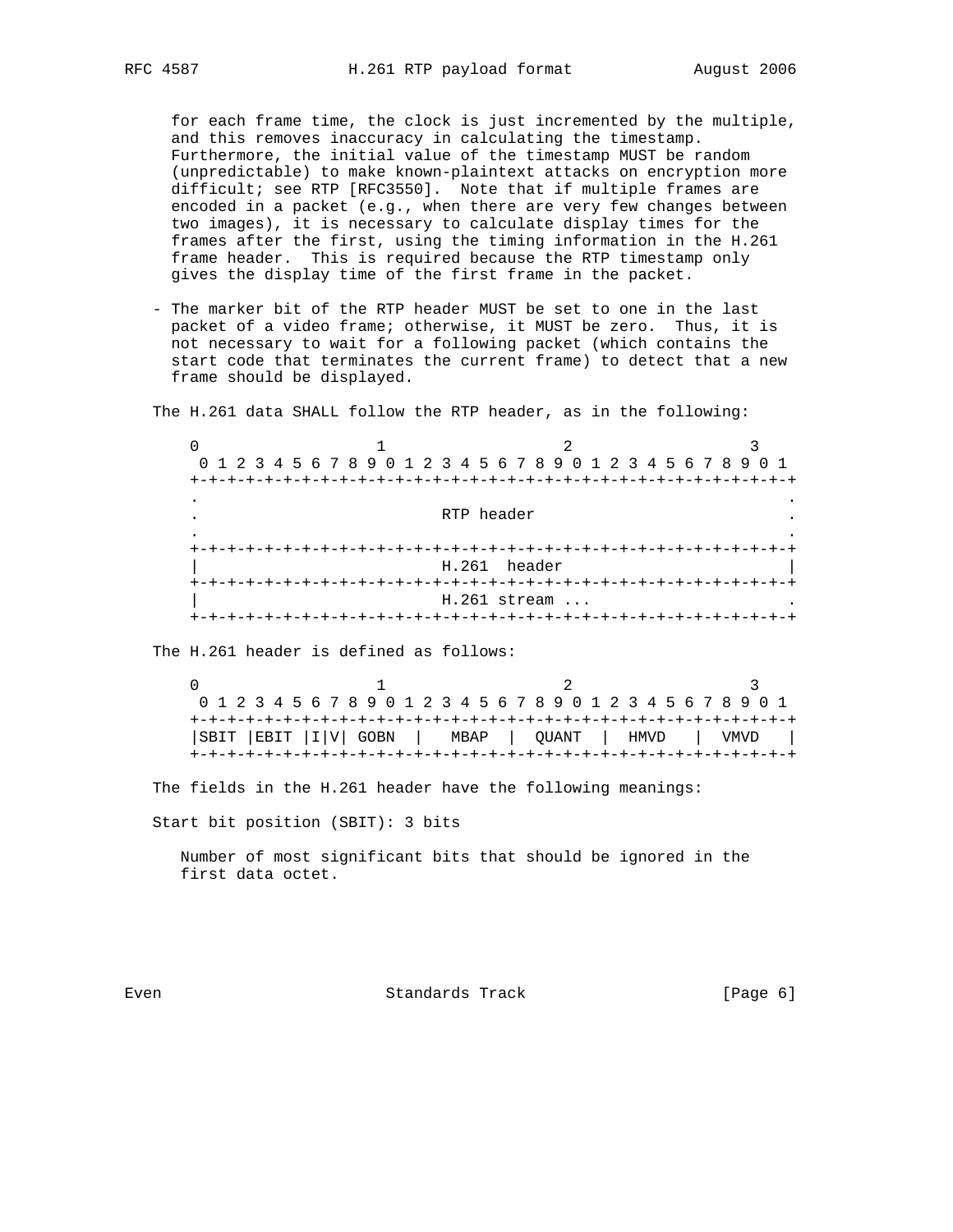End bit position (EBIT): 3 bits

 Number of least significant bits that should be ignored in the last data octet.

INTRA-frame encoded data (I): 1 bit

 Set to 1 if this stream contains only INTRA-frame coded blocks. Set to 0 if this stream may or may not contain INTRA-frame coded blocks. The meaning of this bit should not be changed during the course of the RTP session.

Motion Vector flag (V): 1 bit

 Set to 0 if motion vectors are not used in this stream. Set to 1 if motion vectors may or may not be used in this stream. The meaning of this bit should not be changed during the course of the session.

GOB number (GOBN): 4 bits

 Encodes the GOB number in effect at the start of the packet. Set to 0 if the packet begins with a GOB header.

Macroblock address predictor (MBAP): 5 bits

 Encodes the macroblock address predictor (i.e., the last MBA encoded in the previous packet). This predictor ranges from 0 - 32 (to predict the valid MBAs 1 - 33), but because the bit stream cannot be fragmented between a GOB header and MB 1, the predictor at the start of the packet shall not be 0. Therefore, the range is 1 - 32, which is biased by -1 to fit in 5 bits. For example, if MBAP is 0, the value of the MBA predictor is 1. Set to 0 if the packet begins with a GOB header.

Quantizer (QUANT): 5 bits

 Quantizer value (MQUANT or GQUANT) in effect prior to the start of this packet. Set to 0 if the packet begins with a GOB header.

Horizontal motion vector data (HMVD): 5 bits

 Reference horizontal motion vector data (MVD). Set to 0 if V flag is 0 or if the packet begins with a GOB header, or when the MTYPE of the last MB encoded in the previous packet was not motion compensation (MC). HMVD is encoded as a 2s complement number, and '10000' corresponding to the value -16 is forbidden (motion vector fields range from +/-15).

Even Standards Track [Page 7]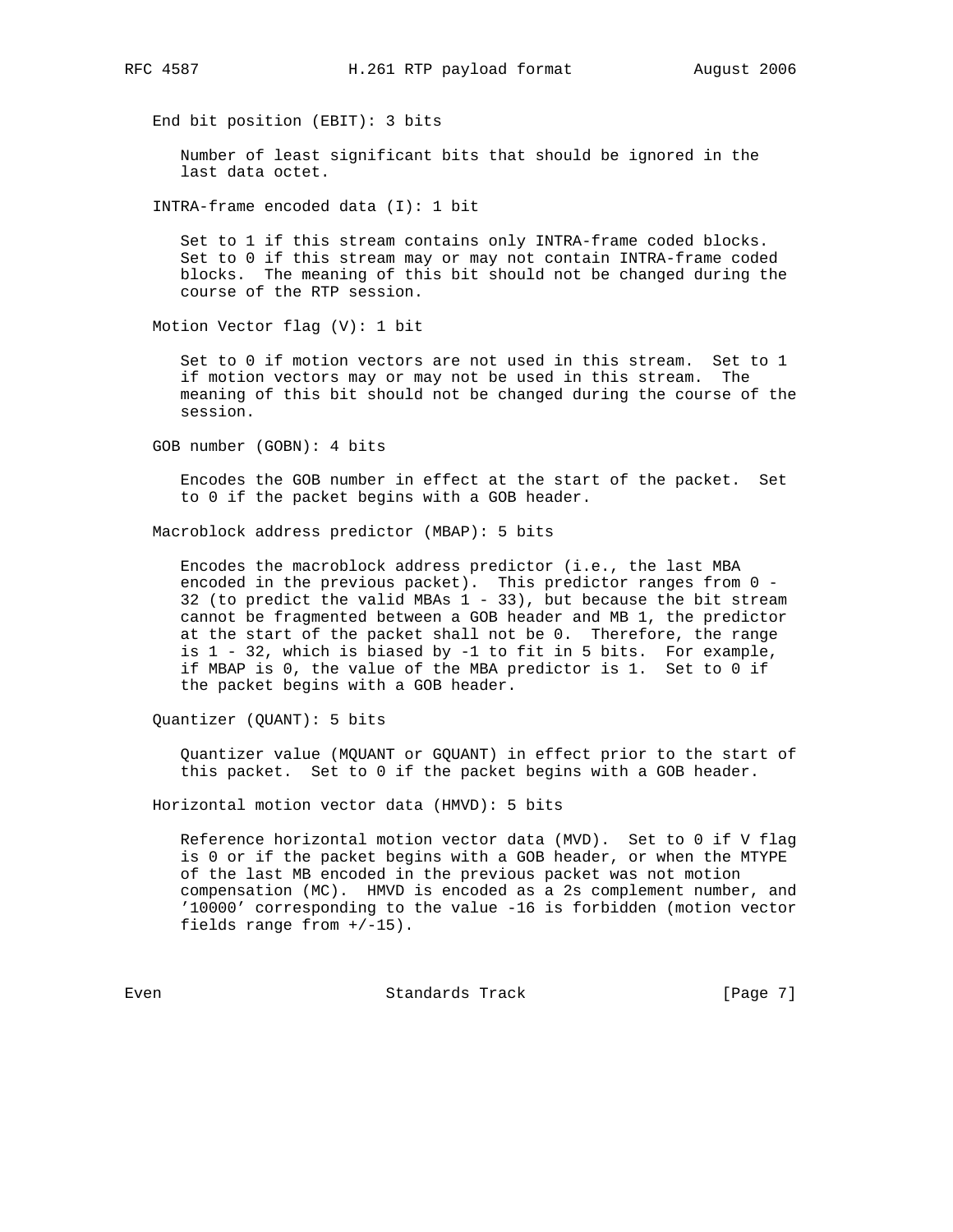Vertical motion vector data (VMVD): 5 bits

 Reference vertical motion vector data (MVD). Set to 0 if V flag is 0 or if the packet begins with a GOB header, or when the MTYPE of the last MB encoded in the previous packet was not MC. VMVD is encoded as a 2s complement number, and '10000' corresponding to the value -16 SHALL not be used (motion vector fields range from  $+/-15$ ).

Note that the I and V flags are hint flags; i.e., they can be inferred from the bit stream. They are included to allow decoders to make optimizations that would not be possible if these hints were not provided before the bit stream was decoded. Therefore, these bits cannot change for the duration of the stream. A conforming implementation can always set V=1 and I=0.

 The H.261 stream SHALL be used without BCH error correction and without error correction framing.

4.2. Recommendations for Operation with Hardware Codecs

 Packetizers for hardware codecs can trivially figure out GOB boundaries, using the GOB-start pattern included in the H.261 data. (Note that software encoders already know the boundaries.) The cheapest packetization implementation is to packetize at the GOB level all the GOBs that fit in a packet. But when a GOB is too large, the packetizer has to parse it to do MB fragmentation. (Note that only the Huffman encoding must be parsed and that it is not necessary to decompress the stream fully, so this requires relatively little processing; examples of implementations can be found in some public H.261 codecs, such as IVS [IVS] and VIC [VIC].) It is recommended that MB level fragmentation be used when feasible in order to obtain more efficient packetization. Using this fragmentation scheme reduces the output packet rate and therefore reduces the overhead.

 At the receiver, the data stream can be depacketized and directed to a hardware codec's input. If the hardware decoder operates at a fixed bit rate, synchronization may be maintained by inserting the stuffing pattern between MBs (i.e., between packets) when the packet arrival rate is slower than the bit rate.

Even Standards Track [Page 8]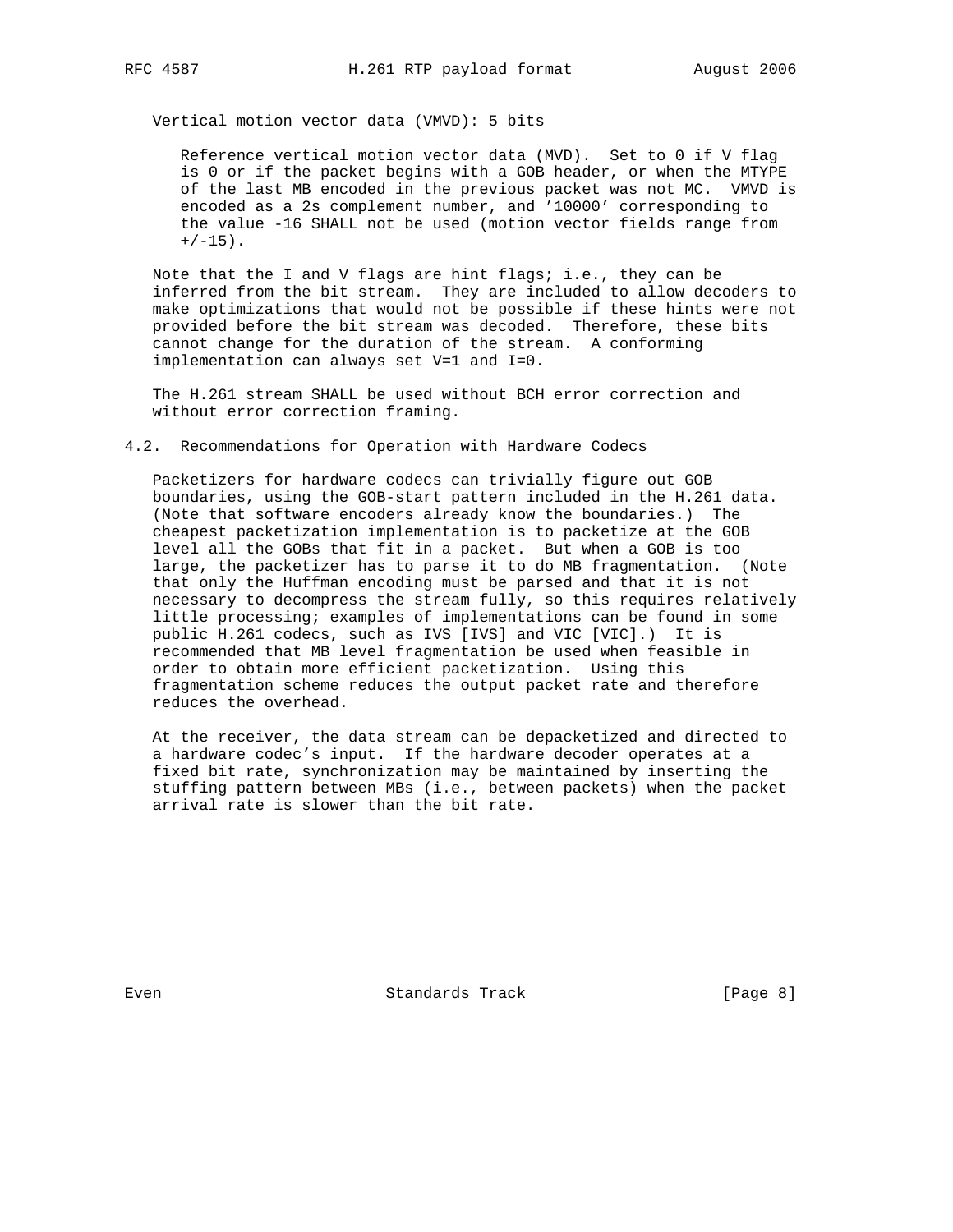#### 5. Packet Loss Issues

 On the Internet, most packet losses are due to network congestion rather than to transmission errors. Using UDP, no mechanism is available at the sender to know whether a packet has been successfully received. It is up to the application (i.e., coder and decoder) to handle the packet loss. Each RTP packet includes a sequence number field that can be used to detect packet loss.

 H.261 uses the temporal redundancy of video to perform compression. This differential coding (or INTER-frame coding) is sensitive to packet loss. After a packet loss, parts of the image may remain corrupt until all corresponding MBs have been encoded in INTRA-frame mode (i.e., encoded independently of past frames). There are several ways to mitigate packet loss:

- (1) One way is to use only INTRA-frame encoding and MB-level conditional replenishment. That is, only MBs that change (beyond some threshold) are transmitted.
- (2) Another way is to adjust the INTRA-frame encoding refreshment rate according to the packet loss observed by the receivers. The H.261 recommendation specifies that an MB be INTRA-frame encoded at least every 132 times it is transmitted. However, the INTRA-frame refreshment rate can be raised in order to speed the recovery when the measured loss rate is significant.
- (3) The fastest way to repair a corrupted image is to request an INTRA-frame coded image refreshment after a packet loss is detected. One means to accomplish this is for the decoder to send to the coder a list of packets lost. The coder can decide to encode every MB of every GOB of the following video frame in INTRA-frame mode (i.e., full INTRA-frame encoded). If the coder can deduce from the packet sequence numbers which MBs were affected by the loss, it can save bandwidth by sending only those MBs in INTRA-frame mode. This mode is particularly efficient in point-to-point connection or when the number of decoders is low.

 The H.261-specific control packets FIR and NACK, as described in RFC 2032, SHALL NOT be used to request image refreshment. Old implementations are encouraged to use the methods described in this section. Image refreshment may be needed due to packet loss or due to application requirements. An example of application requirement may be the change of the speaker in a voice-activated multipoint video switching conference. There are two methods that can be used for requesting image refreshment. The first method is by using the Extended RTP Profile for RTCP-based Feedback and sending RTCP generic

Even Standards Track [Page 9]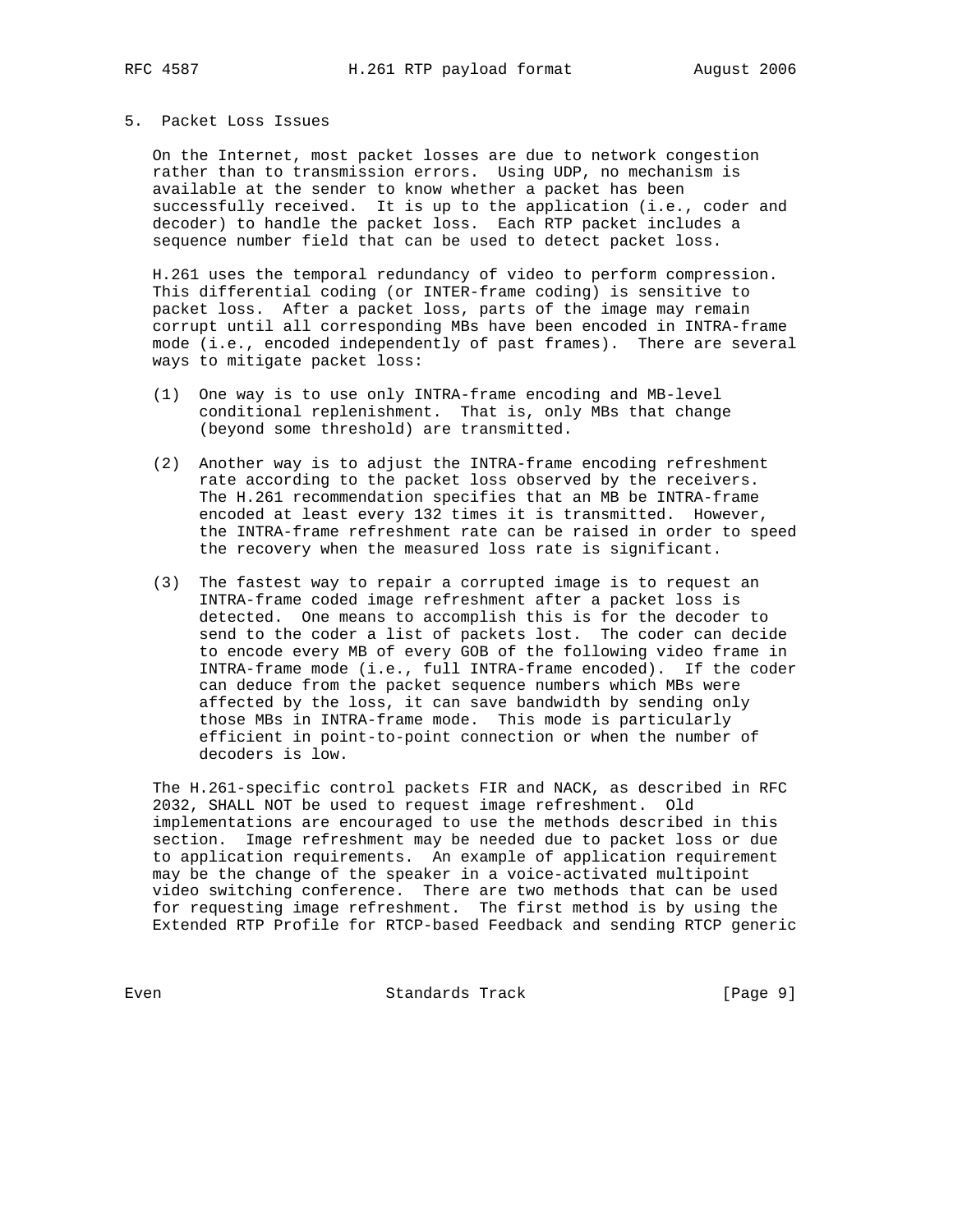control packets, as described in RFC 4585 [RFC4585]. The second method is by using application protocol-specific commands, such as H.245 [ITU.H245] FastUpdateRequest.

6. IANA Considerations

 This section updates the H.261 media type described in RFC 3555 [RFC3555].

 This section specifies optional parameters that MAY be used to select optional features of the payload format. The parameters are specified here as part of the MIME subtype registration for the ITU-T H.261 codec. A mapping of the parameters into the Session Description Protocol (SDP) [RFC4566] is also provided for those applications that use SDP. Multiple parameters SHOULD be expressed as a media type string, in the form of a semicolon-separated list of parameters.

6.1. Media Type Registrations

 This section describes the media types and names associated with this payload format. The section updates the previous registered version in RFC 3555 [RFC3555]. This registration uses the template defined in RFC 4288 [RFC4288]

6.1.1. Registration of MIME Media Type video/H261

MIME media type name: video

MIME subtype name: H261

Required parameters: None

Optional parameters:

 CIF. This parameter has the format of parameter=value. It describes the maximum supported frame rate for CIF resolution. Permissible values are integer values 1 to 4, and it means that the maximum rate is 29.97/specified value.

 QCIF. This parameter has the format of parameter=value. It describes the maximum supported frame rate for QCIF resolution. Permissible values are integer values 1 to 4, and it means that the maximum rate is 29.97/specified value.

Even Standards Track [Page 10]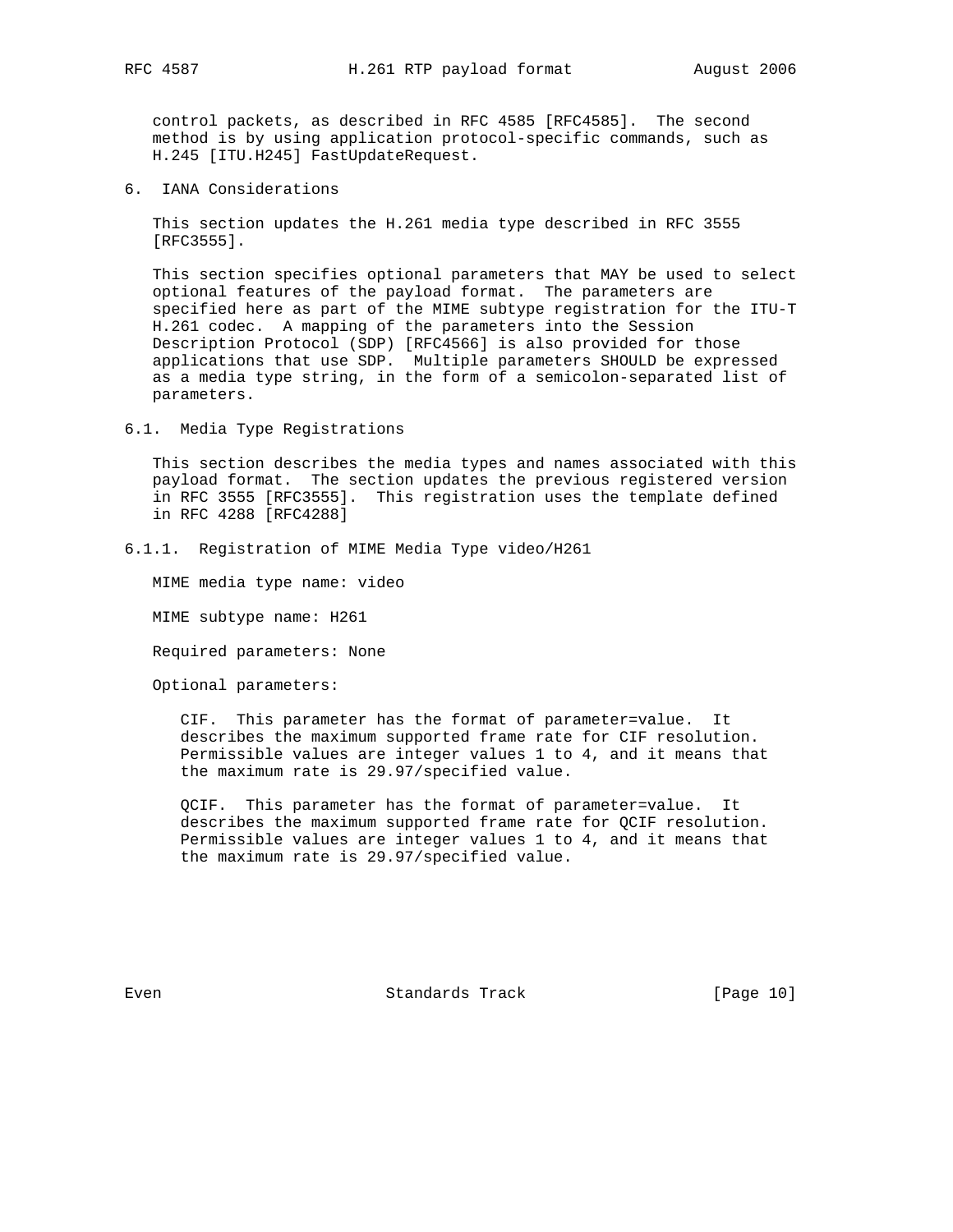D. Specifies support for still image graphics according to H.261, annex D. If supported, the parameter value SHALL be "1". If not supported, the parameter SHOULD NOT be used or SHALL have the value "0".

Encoding considerations:

 This media type is framed and binary, see Section 4.8 in [RFC4288].

Security considerations: See Section 8

Interoperability considerations:

 These are receiver options; current implementations will not send any optional parameters in their SDP. They will ignore the optional parameters and will encode the H.261 stream without annex D. Most decoders support at least QCIF resolutions, and they are expected to be available in almost every H.261-based video application.

Published specification: RFC 4587

Applications that use this media type:

Audio and video streaming and conferencing applications.

Additional information: None

Person and email address to contact for further information:

Roni Even: roni.even@polycom.co.il

Intended usage: COMMON

Restrictions on usage:

 This media type depends on RTP framing and thus is only defined for transfer via RTP [RFC3550]. Transport within other framing protocols is not defined at this time.

Author: Roni Even

Change controller:

IETF Audio/Video Transport working group, delegated from the IESG.

Even Standards Track [Page 11]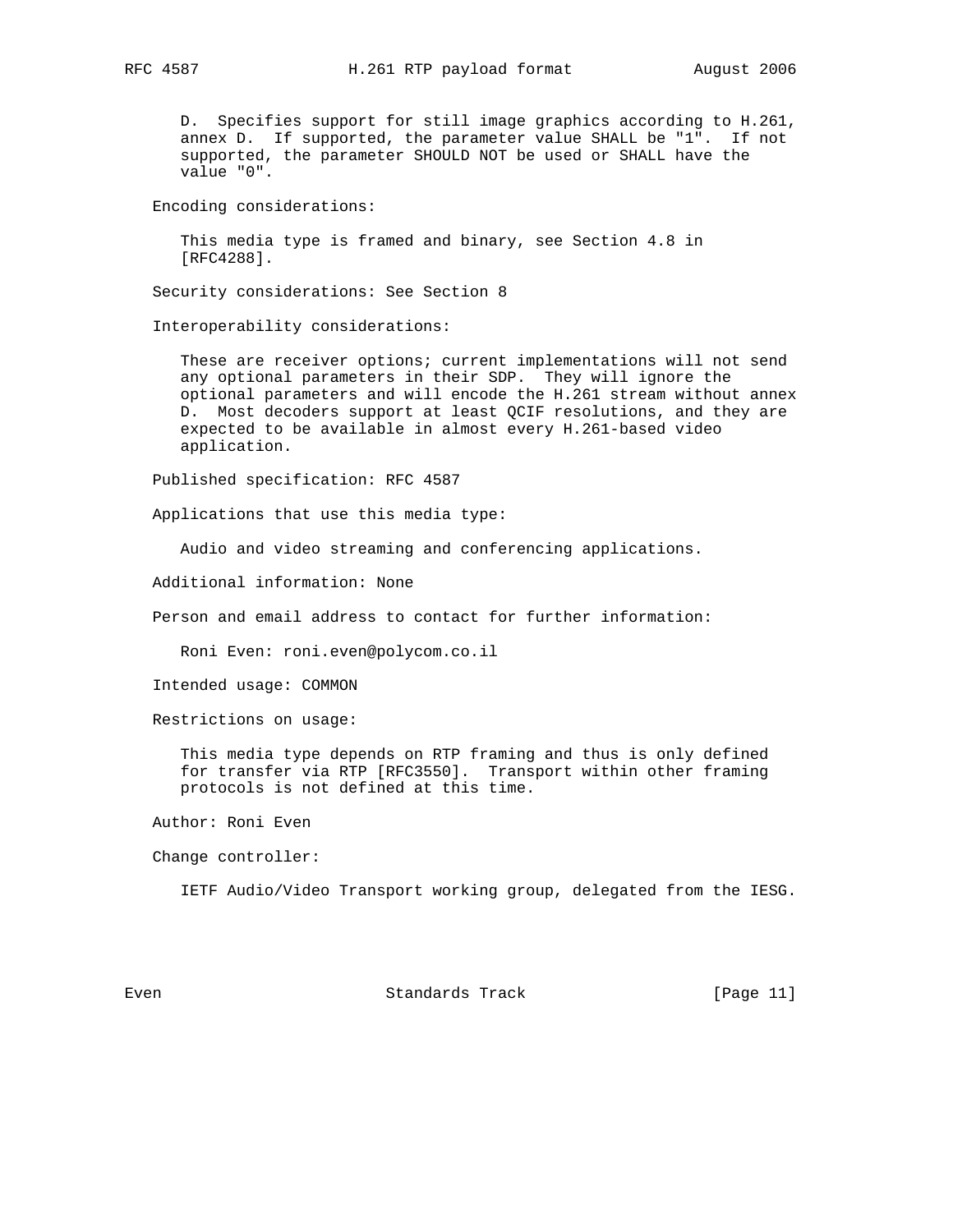## 6.2. SDP Parameters

 The MIME media type video/H261 string is mapped to fields in the Session Description Protocol (SDP) as follows:

- o The media name in the "m=" line of SDP MUST be video.
- o The encoding name in the "a=rtpmap" line of SDP MUST be H261 (the MIME subtype).
- o The clock rate in the "a=rtpmap" line MUST be 90000.
- o The optional parameters "CIF", "QCIF", and "D", if any, SHALL be included in the "a=fmtp" line of SDP. These parameters are expressed as a MIME media type string, in the form of as a semicolon-separated list of parameters
- 6.2.1. Usage with the SDP Offer Answer Model

 When H.261 is offered over RTP using SDP in an Offer/Answer model [RFC3264] the following considerations are necessary.

 Codec options: (D) This option MUST NOT appear unless the sender of this SDP message is able to decode this option. This option SHALL be considered a receiver's capability even when it is sent in a "sendonly" offer.

Picture sizes and MPI:

 Supported picture sizes and their corresponding minimum picture interval (MPI) information for H.261 can be combined. All picture sizes may be advertised to the other party, or only a subset of it. Using the recvonly or sendrev direction attribute, a terminal SHOULD announce those picture sizes (with their MPIs) that it is willing to receive. For example, CIF=2 means that receiver can receive a CIF picture and that the frame rate SHALL be less then 15 frames per second.

 When the direction attribute is sendonly, the parameters describe the capabilities of the stream that the sender can produce.

 Implementations following this specification SHALL specify at least one supported picture size.

 If the receiver does not specify the picture size/MPI parameter, then it is safe to assume that it is an implementation that follows RFC 2032. In that case, it is RECOMMENDED to assume that such a receiver is able to support reception of QCIF resolution with MPI=1.

Even Standards Track [Page 12]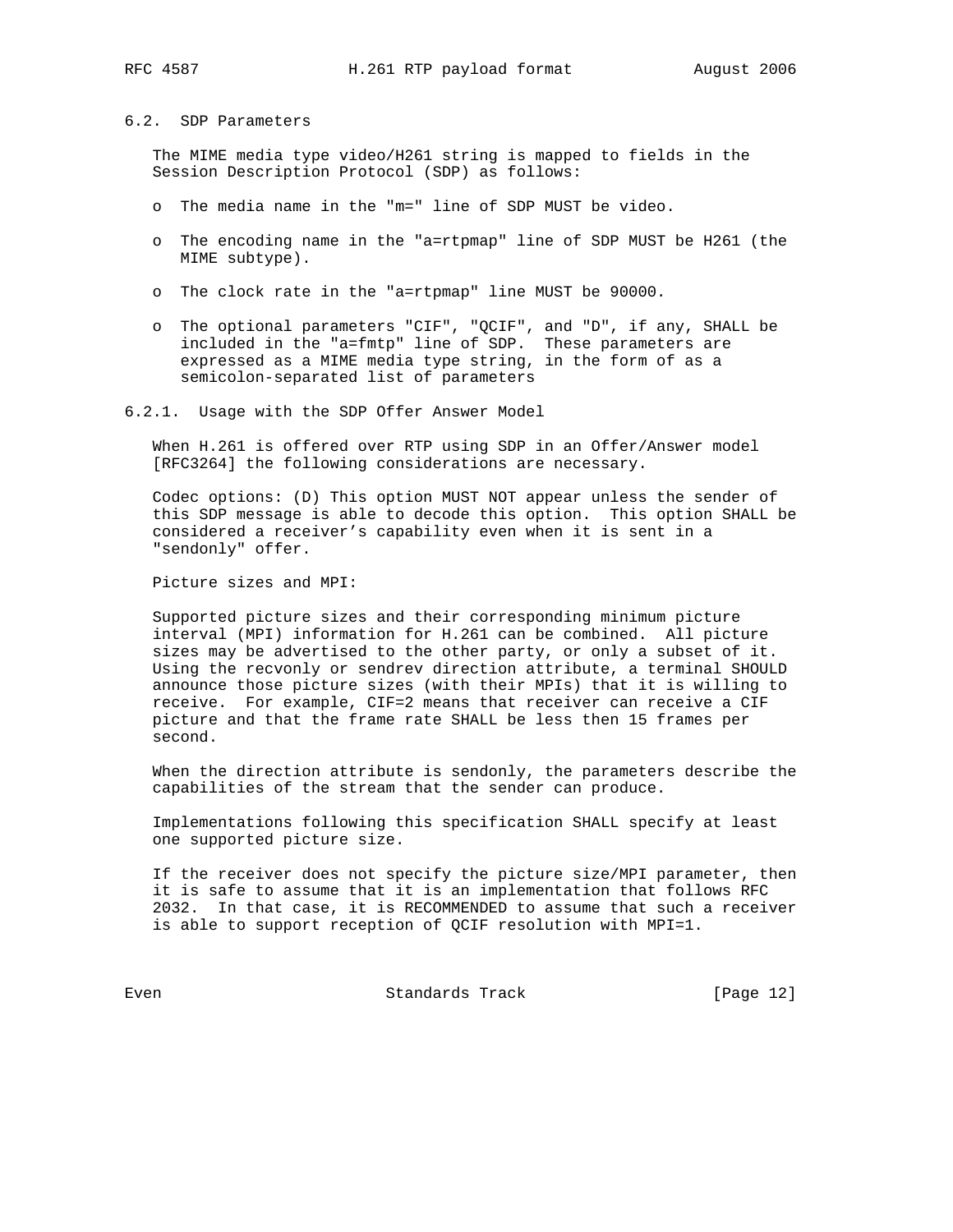Parameters offered first are the most preferred picture mode to be received.

 An example of media representation in SDP is as follows CIF at 15 frames per second, QCIF at 30 frames per second and annex D

 m=video 49170/2 RTP/AVP 31 a=rtpmap:31 H261/90000 a=fmtp:31 CIF=2;QCIF=1;D=1

 This means that the sender of this message can decode an H.261 bit stream with the following options and parameters: preferred resolution is CIF (its MPI is 2), but if that is not possible, then QCIF size is also supported. Still image using annex D MAY be used.

7. Backward Compatibility to RFC 2032

 The current document replaces RFC 2032. This section will address the major backward compatibility issues.

7.1. Optional H.261-Specific Control Packets

 RFC 2032 defined two H.261-specific RTCP control packets, "Full INTRA-frame Request" and "Negative Acknowledgement". Support of these control packets was optional. The H.261-specific control packets differ from normal RTCP packets in that they are not transmitted to the normal RTCP destination transport address for the RTP session (which is often a multicast address). Instead, these control packets are sent directly via unicast from the decoder to the encoder. The destination port for these control packets is the same port that the encoder uses as a source port for transmitting RTP (data) packets. Therefore, these packets may be considered "reverse" control packets. This memo suggests generic methods to address the same requirement. The authors of the documents are not aware of products that support these control packets. Since these are optional features, new implementations SHALL ignore them, and they SHALL NOT be used by new implementations.

7.2. New SDP Optional Parameters

 The document adds new optional parameters to the H261 payload type. Since these are optional parameters, we expect that old implementations ignore these parameters, whereas new implementations that receive the H261 payload type capabilities with no parameters will assume that it is an old implementation and will send H.261 at QCIF resolution and 30 frames per second.

Even Standards Track [Page 13]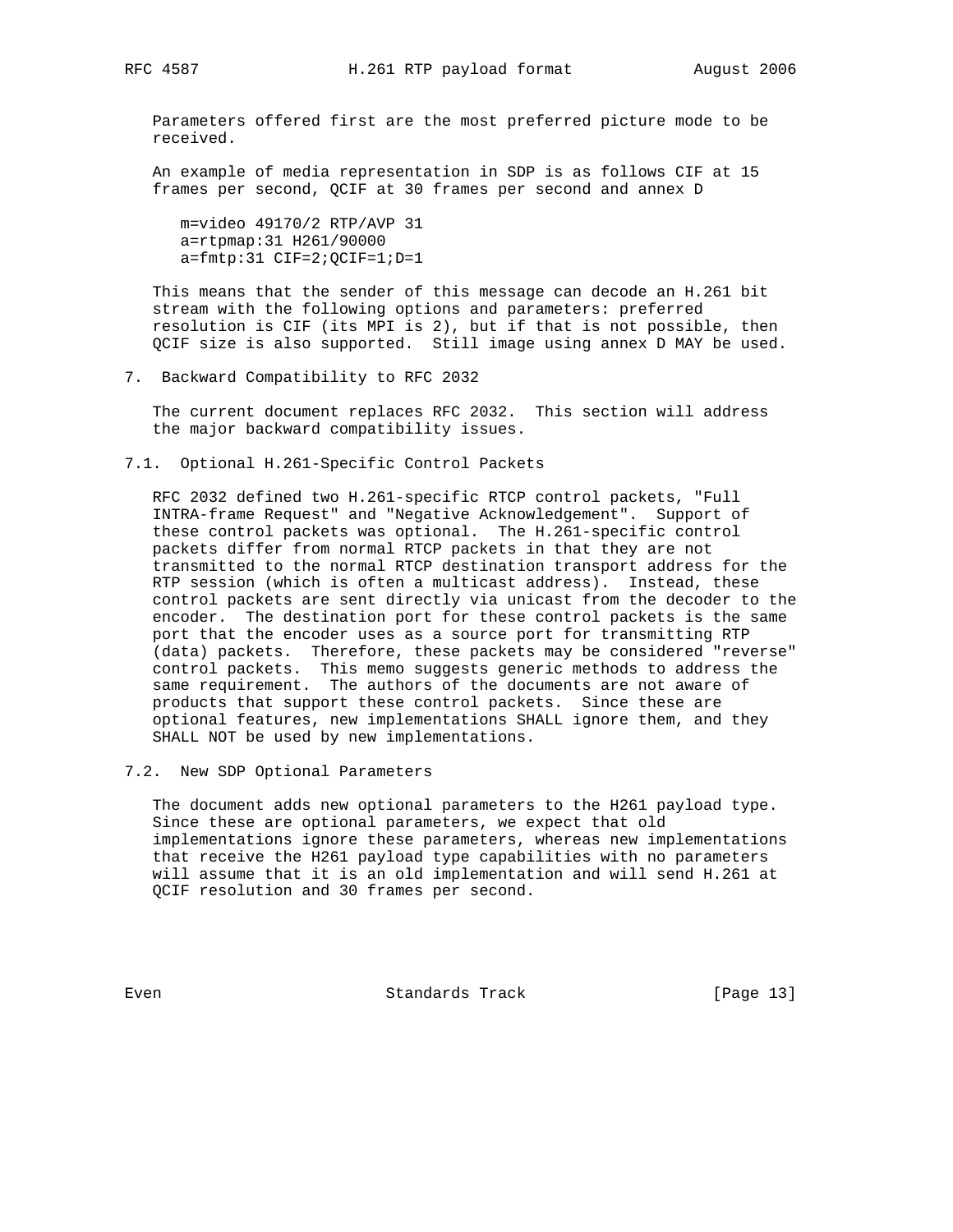### 8. Security Considerations

 RTP packets using the payload format defined in this specification are subject to the security considerations discussed in the RTP specification [RFC3550], and in any appropriate RTP profile (e.g., [RFC3551]). This implies that confidentiality of the media streams is achieved by encryption. SRTP [RFC3711] may be used to provide both encryption and integrity protection of RTP flow. Because the data compression used with this payload format is applied end to end, encryption will be performed after compression, so there is no conflict between the two operations.

 A potential denial-of-service threat exists for data encoding using compression techniques that have non-uniform receiver-end computational load. The attacker can inject pathological datagrams into the stream that are complex to decode and cause the receiver to be overloaded. The usage of authentication of at least the RTP packet is RECOMMENDED. H.261 is vulnerable to such attacks because it is possible for an attacker to generate RTP packets containing frames that affect the decoding process of future frames. Therefore, the usage of data origin authentication and data integrity protection of at least the RTP packet is RECOMMENDED; for example, with SRTP.

 Note that the appropriate mechanism to ensure confidentiality and integrity of RTP packets and their payloads is very dependent on the application and on the transport and signaling protocols employed. Thus, although SRTP is given as an example above, other possible choices exist.

9. Acknowledgements

 This is to acknowledge the authors of RFC 2032, Thierry Turletti and Christian Huitema. Special thanks for the work done by Petri Koskelainen from Nokia and Nermeen Ismail from Cisco, who helped with drafting the text for the new MIME types.

10. Changes from RFC 2032

The changes from the RFC 2032 are:

- 1. The H.261 MIME type is now in the payload specification.
- 2. Added optional parameters to the H.261 MIME type
- 3. Deprecated the H.261 specific control packets
- 4. Editorial changes to be in line with RFC editing procedures

Even Standards Track [Page 14]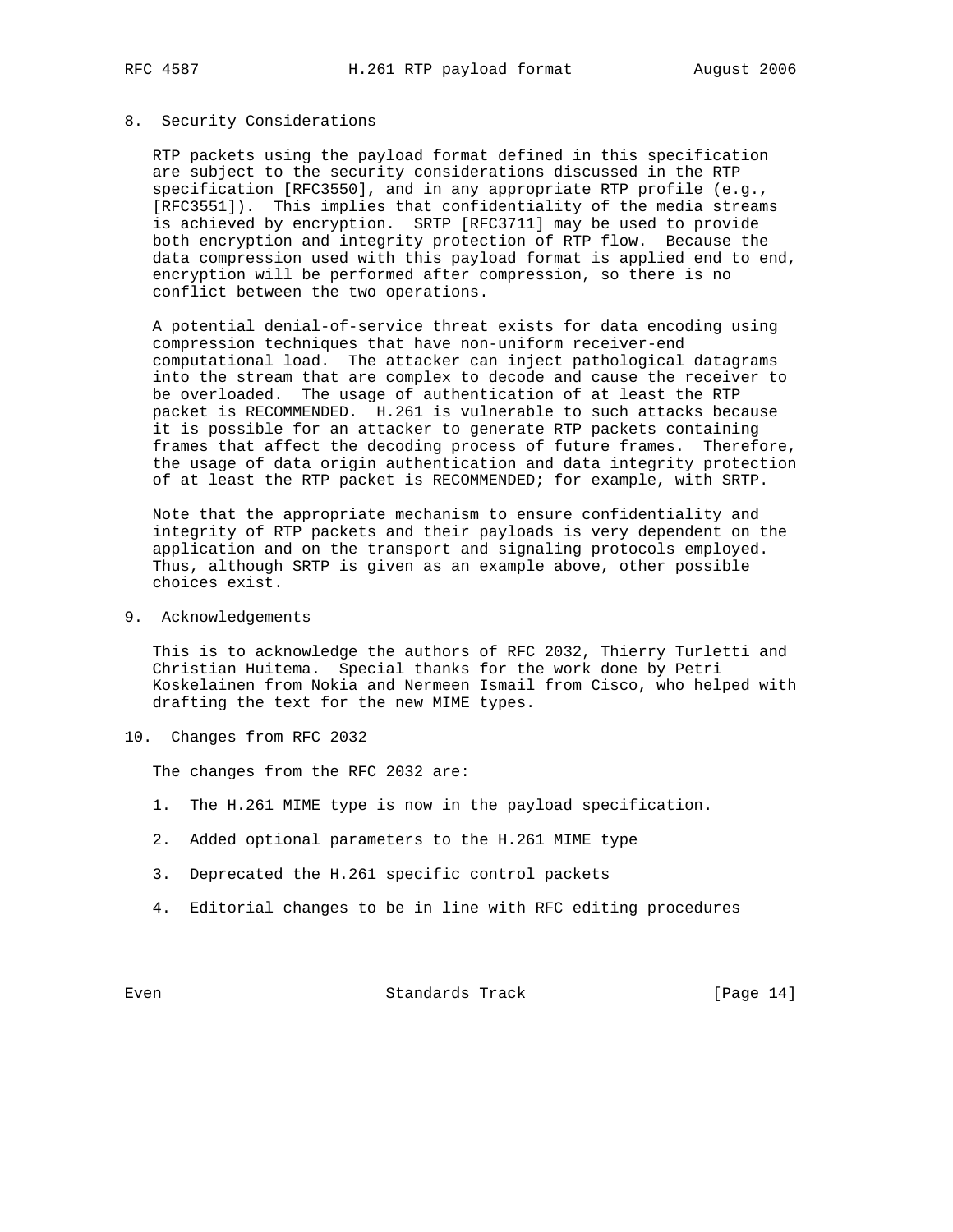# 11. References

- 11.1. Normative References
	- [H261] International Telecommunications Union, "Video codec for audiovisual services at px 64 kbit/s", ITU Recommendation H.261, March 1993.
	- [RFC2119] Bradner, S., "Key words for use in RFCs to Indicate Requirement Levels", BCP 14, RFC 2119, March 1997.
	- [RFC3550] Schulzrinne, H., Casner, S., Frederick, R., and V. Jacobson, "RTP: A Transport Protocol for Real-Time Applications", STD 64, RFC 3550, July 2003.
	- [RFC3264] Rosenberg, J. and H. Schulzrinne, "An Offer/Answer Model with Session Description Protocol (SDP)", RFC 3264, June 2002.
	- [RFC3551] Schulzrinne, H. and S. Casner, "RTP Profile for Audio and Video Conferences with Minimal Control", STD 65, RFC 3551, July 2003.
	- [RFC3555] Casner, S. and P. Hoschka, "MIME Type Registration of RTP Payload Formats", RFC 3555, July 2003.
	- [RFC4566] Handley, M., Jacobson, V., and C. Perkins, "SDP: Session Description Protocol", RFC 4566, July 2006.
- 11.2. Informative References
	- [RFC4288] Freed, N. and J. Klensin, "Media Type Specifications and Registration Procedures", BCP 13, RFC 4288, December 2005.
	- [RFC4585] Ott, J., Wenger, S., Sato, N., Burmeister, C., and J. Rey, "Extended RTP Profile for Real-time Transport Control Protocol (RTCP)-based Feedback (RTP/AVPF)", RFC 4585, July 2006.
	- [ITU.H245] International Telecommunications Union, "CONTROL PROTOCOL FOR MULTIMEDIA COMMUNICATION", ITU Recommendation H.245, 2003.
	- [INRIA] Turletti, T., "H.261 software codec for videoconferencing over the Internet", INRIA Research Report 1834, January 1993.

Even Standards Track [Page 15]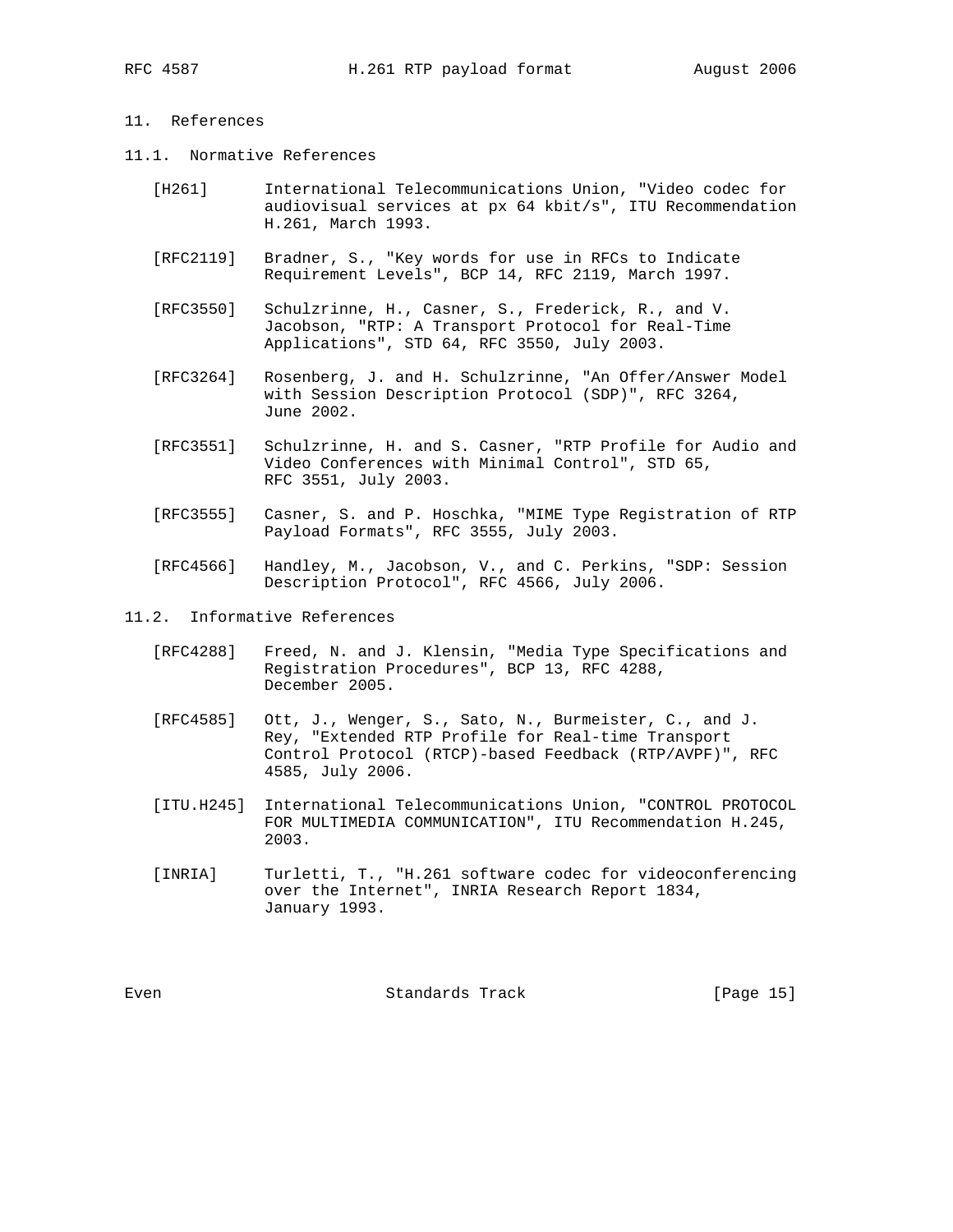- [IVS] Turletti, T., "INRIA Videoconferencing tool (IVS)", available by anonymous ftp from zenon.inria.fr in the "rodeo/ivs/last\_version" directory. See also URL <http://www.inria.fr/rodeo/ivs.html>.
- [BT601] International Telecommunications Union, "Studio encoding parameters of digital television for standard 4:3 and wide-screen 16:9 aspect ratios", ITU-R Recommendation BT.601-5, October 1995.
- [MICE] Sasse, MA., Bilting, U., Schultz, CD., and T. Turletti, "Remote Seminars through MultiMedia Conferencing: Experiences from the MICE project", Proc. INET'94/JENC5, Prague pp. 251/1-251/8, June 1994.
- [VIC] MacCanne, S., "VIC Videoconferencing tool, available by anonymous ftp from ee.lbl.gov in the "conferencing/vic" directory".
- [RFC3711] Baugher, M., McGrew, D., Naslund, M., Carrara, E., and K. Norrman, "The Secure Real-time Transport Protocol (SRTP)", RFC 3711, March 2004.
- [H221] International Telecommunications Union, "Frame structure for a 64 to 1920 kbit/s channel in audiovisual teleservices", ITU Recommendation H.221, May 1999.

Author's Address

 Roni Even Polycom 94 Derech Em Hamoshavot Petach Tikva 49130 Israel

EMail: roni.even@polycom.co.il

Even Standards Track [Page 16]